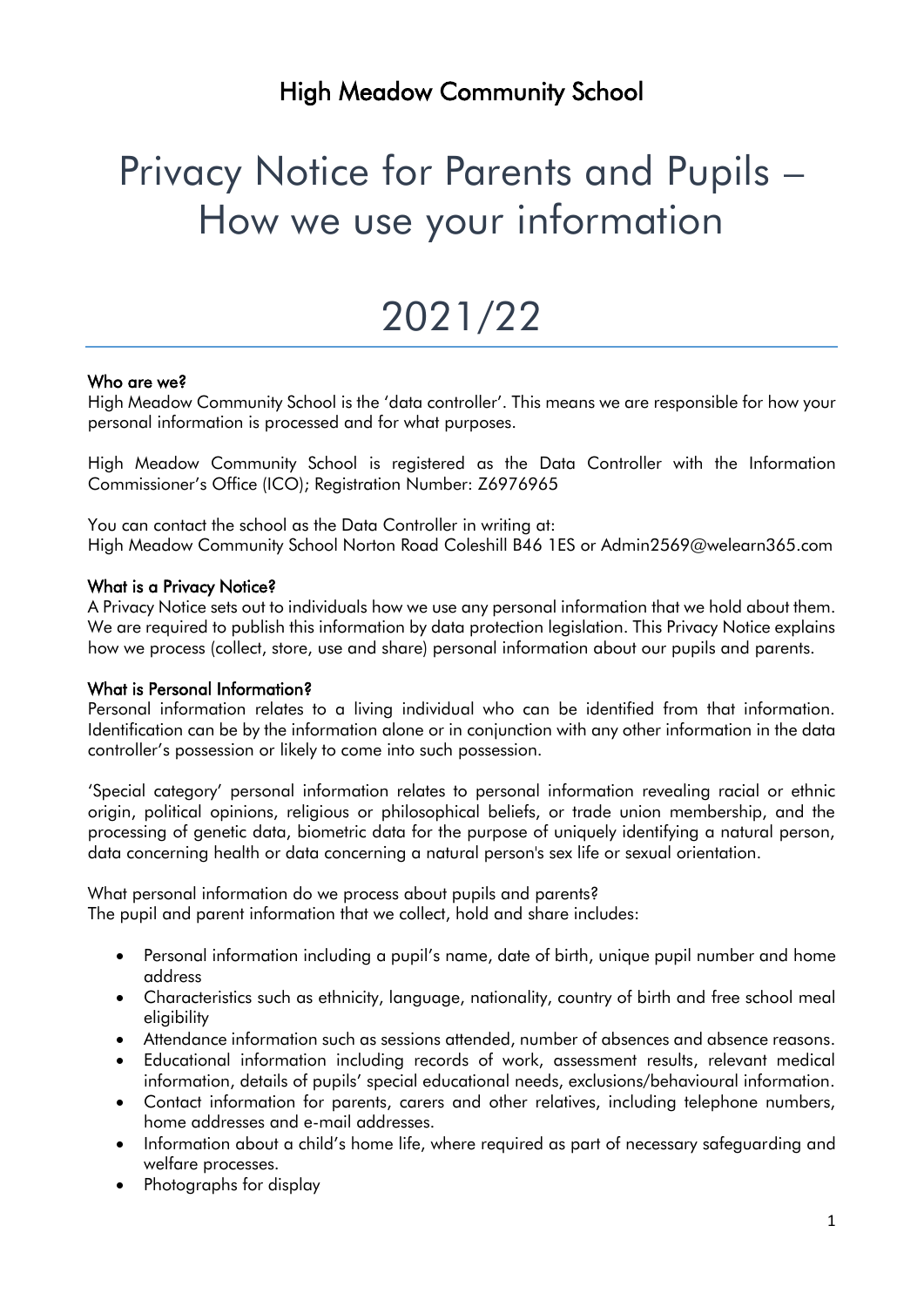## Why do we use personal information?

We use pupil data:

- to support pupil learning
- to monitor and report on pupil progress
- to provide appropriate pastoral care
- to assess the quality of our services
- to comply with the law regarding data sharing
- to safeguard pupils
- to share medical information with public health agencies

## Collecting pupil information

Whilst the majority of pupil information you provide to us is mandatory, some of it is provided to us on a voluntary basis. In order to comply with the General Data Protection Regulation, we will inform you whether you are required to provide certain pupil information to us or if you have a choice in this.

What are the legal reasons for us to process your personal information?

We are required to process personal information in accordance with data protection legislation and only do so when the law allows us to. The lawful reasons we have for processing personal information are as follows:

## 1) To comply with the law

We collect and use general purpose pupil information in order to meet certain legal requirements and legal obligations placed upon the Academy Trust by law. We therefore are required to this process personal information for such purposes even if you have not consented to us doing so.

Details of the type of processing that we must undertake, the personal data that is processed, the legislation which requires us to do so and who we may share this information with is set out in Table 1.

If you would like a copy of or further information regarding the statutory authorities that underpin our legal obligations, you should contact the Academy Trust in writing.

## 2) To protect someone's vital interests

We are able to process personal information when there is an emergency and/or where a person's life is in danger.

Details of the type of processing that we may undertake on this basis and who we may share that information is set out in Table 2.

## 3) With the consent of the individual to whom that information 'belongs'

Whilst much of the personal information processed is in accordance with a legal requirement, there is some personal information that we can only process when we have your consent to do so. In these circumstances, we will provide you with specific and explicit information regarding the reasons the data is being collected and how the data will be used.

Details of the type of processing that we may undertake on this basis and who we may share that information is set out in Table 3.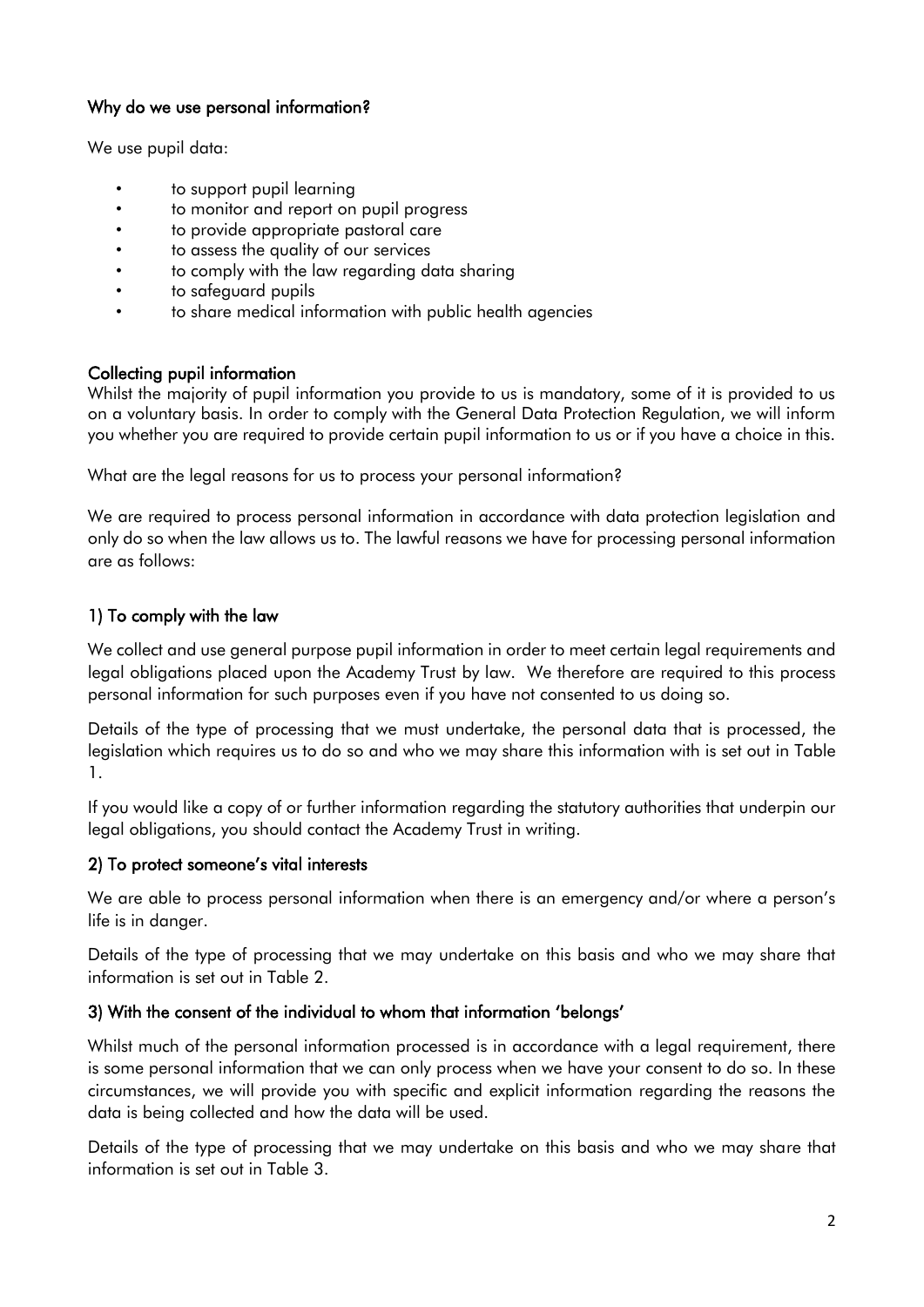## 4) To perform a public task

It is a day-to-day function of the school to ensure that children receive the education and support they require. Much of this work is not set out directly in any legislation but it is deemed to be necessary in order to ensure that pupils are properly educated and supported

Details of the type of processing that we may undertake on this basis and who we may share that information is set out in Table 4.

Special category personal information

In order to process 'special category' data, we must be able to demonstrate how the law allows us to do so. In additional to the lawful reasons above, we must also be satisfied that ONE of the following additional lawful reasons applies:

- 1) Explicit consent of the data subject
- 2) Processing relates to personal data which is manifestly made public by the data subject
- 3) Necessary for establishing, exercising or defending legal claims
- 4) Necessary for reasons of substantial public interest
- 5) Necessary for preventive or occupational medicine, or for reasons of public interest in the area of public health
- 6) Necessary for archiving, historical research or statistical purposes in the public interest

The lawful reasons for each type of special category personal information data that we process is set out in the tables attached.

Who might we share your information with? We routinely share pupil information with:

- schools that the pupils attend after leaving us
- our local authority
- the Department for Education (DfE)
- Compass (school Nurses)
- Local Public Health team
- NHS Test and Trace

We do not share information about our pupils or parents unless the law and our policies allow us to do so.

Please refer to the tables for information about what personal information is shared with which specific third parties.

#### Data collection requirements:

To find out more about the data collection requirements placed on us by the Department for Education (for example; via the school census) go to [https://www.gov.uk/education/data-collection-and](https://www.gov.uk/education/data-collection-and-censuses-for-schools)[censuses-for-schools.](https://www.gov.uk/education/data-collection-and-censuses-for-schools)

#### NHS Test and Trace/Public Health Agencies:

It may be necessary for us to share limited information with the above agencies in the event that an individual tests positive for Coronavirus, or it there is a Coronavirus outbreak. This will enable to the named agencies to liaise with families to provide advice and support, and to take appropriate steps in responding to an outbreak. You have the right to object to the sharing of information with such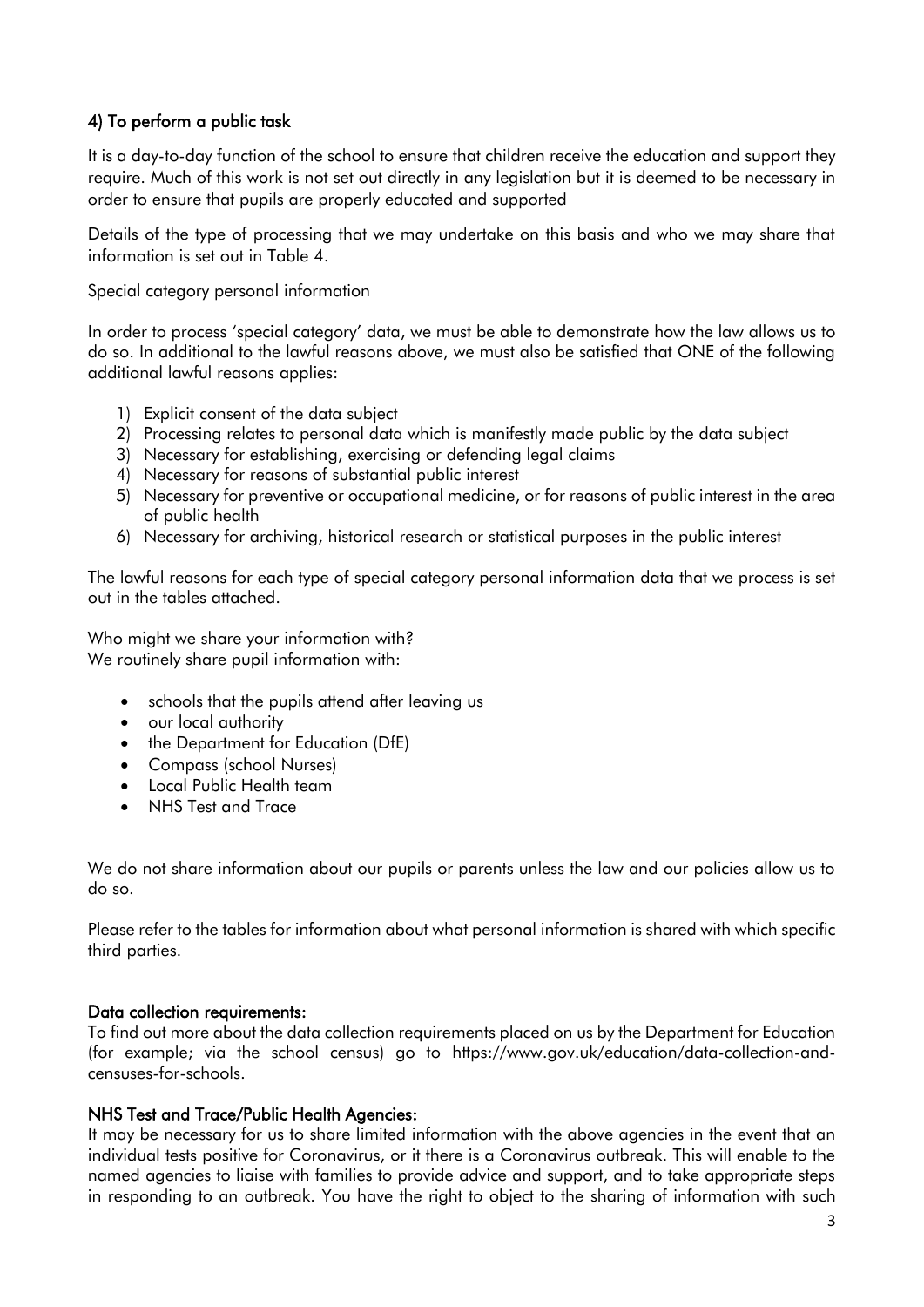agencies. This is not an absolute right and will be assessed on a case by case basis.

## What do we do with your information?

All personal information is held in a manner which is compliant with data protection legislation. Personal information is only processed for the purpose it was collected The school monitors the personal information it processes and will only share personal information with a third party if it has a legal basis to do so (as set out above).

## How long do we keep your information for?

In retaining personal information, the school complies with the Retention Schedules provided by the Information Record Management Society. The schedules set out the Statutory Provisions under which the school are required to retain the information.

A copy of those schedules can be located using the following link: <http://irms.org.uk/page/SchoolsToolkit>

## Transferring data internationally

Where we transfer personal data to a country or territory outside the European Economic Area, we will do so in accordance with data protection law.

#### What are your rights with respect of your personal information?

Under data protection law, parents and pupils have the right to request access to information about them that we hold. To make a request for your personal information, or to have access to your child's educational record, contact the School Data Protection Officer at Warwickshire Legal Services via email at [schooldpo@warwickshire.gov.uk](mailto:schooldpo@warwickshire.gov.uk) or alternatively;

School Data Protection Officer Warwickshire Legal Services Warwickshire County Council Shire Hall Market Square Warwick CV34 4RL

\*\*Please ensure you specify which school your request relates to.

You also have the right to:

- object to processing of personal data that is likely to cause, or is causing, damage or distress;
- prevent processing for the purpose of direct marketing;
- object to decisions being taken by automated means;
- in certain circumstances, have inaccurate personal data rectified, blocked, erased or destroyed; and
- claim compensation for damages caused by a breach of the Data Protection regulations

If you have a concern about the way we are collecting or using your personal data, you should raise your concern with us in the first instance or directly to the Information Commissioner's Office at <https://ico.org.uk/concerns/>

#### Review

The content of this Privacy Notice will be reviewed September 2021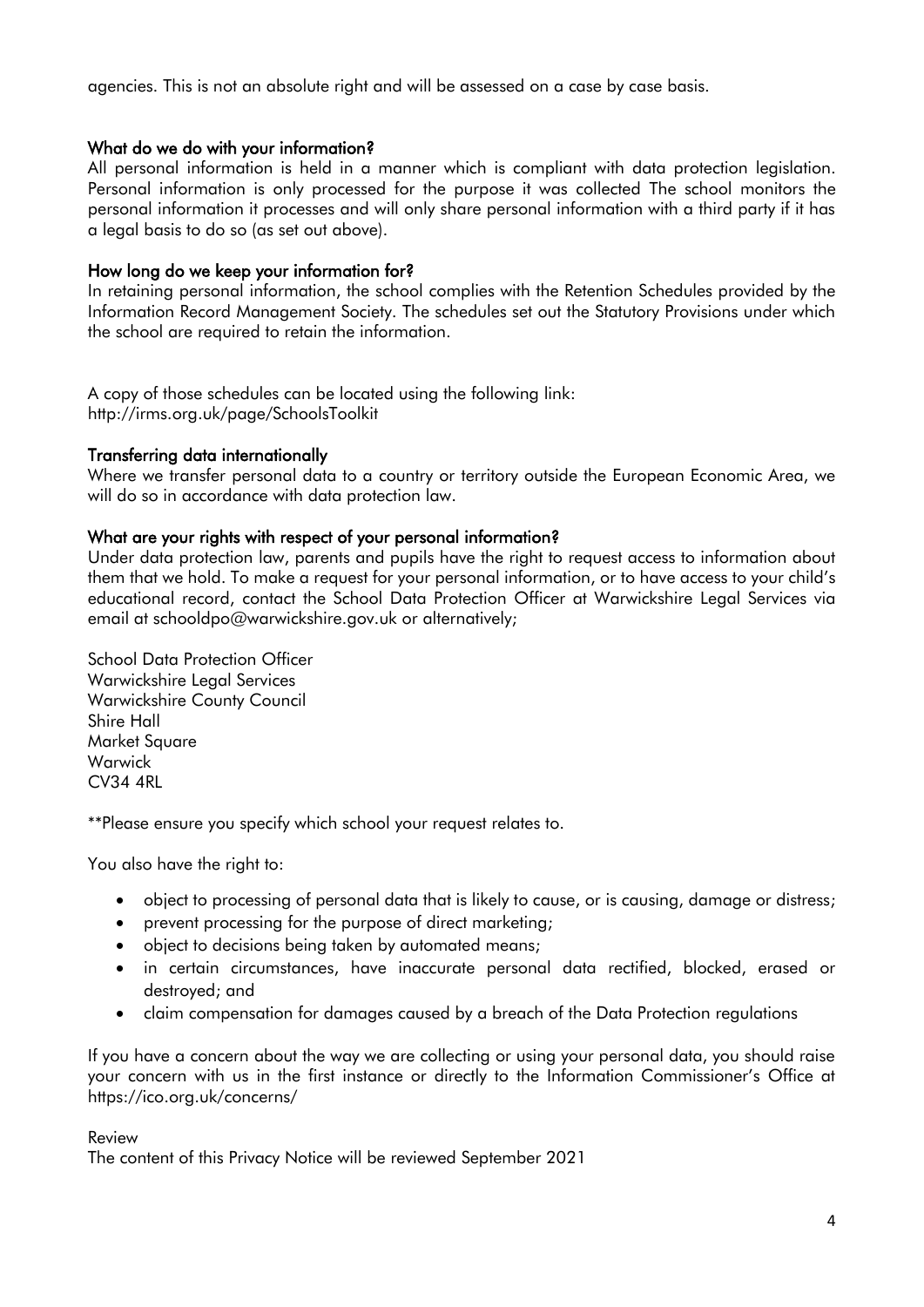| Information<br>Type                                                                | Relevant<br>legislation                                                                                                                  | Special<br>Category-        | <b>Third</b><br>Parties<br>with whom we                                    | Lawful reason for<br>sharing |
|------------------------------------------------------------------------------------|------------------------------------------------------------------------------------------------------------------------------------------|-----------------------------|----------------------------------------------------------------------------|------------------------------|
|                                                                                    |                                                                                                                                          | additional lawful<br>reason | the<br>share<br>information                                                |                              |
| <b>SEN Reports</b>                                                                 | Children<br>&<br>Families<br>Act<br>2014 section 69                                                                                      |                             | LA                                                                         | Legal Obligation             |
| Attendance<br>register                                                             | Education (Pupil<br>Registration)<br>(England)<br>Regulations<br>2005, regulation<br>6                                                   |                             | LA OFSTED                                                                  | Legal Obligation             |
| Common<br><b>Transfer File</b>                                                     | Education (Pupil<br>Registration)<br>(England)<br>Regulations<br>2005, regulation<br>6                                                   |                             | School<br>pupil<br>transfers to                                            | Legal Obligation             |
| Safeguarding<br>Information                                                        | Education<br>Act<br>2002,<br>section<br>175<br>Children's<br>Act<br>1989,<br>section<br>17,47,83<br>Children's<br>Act2004, section<br>11 |                             | LA                                                                         | Legal Obligation             |
| Admissions<br>Register                                                             | Education (pupil<br>information)<br>(England)<br>Regulations<br>2006, regulation<br>4, 10, 11, 14, 15                                    |                             | LA OFSTED                                                                  | Legal Obligation             |
| Curricular<br>Record including<br>Assessment<br>&<br>Achievement<br>data           | Education (Pupil<br>Registration)<br>(England)<br>Regulations<br>2005, regulation<br>4                                                   |                             | <b>OFSTED</b><br>LA<br>Local School                                        | Legal Obligation             |
| Education<br>Record                                                                | Education (Pupil<br>Registration)<br>(England)<br>Regulations<br>2005,<br>regulations 5, 6                                               |                             | Local school<br>Parents                                                    | Legal Obligation             |
| Pupil<br>Information<br>ie<br>name, age, addr<br>ess, emergency<br>contact details | Education<br>(Information<br>about Individual<br>Pupils) (England)<br>Regulation<br>2013, Reg 3, 5                                       |                             | DfE-<br>school<br>census<br>Other<br>schools<br>when<br>pupil<br>transfers | Legal obligation             |

Table 1 – Personal information we are required to process to comply with the law: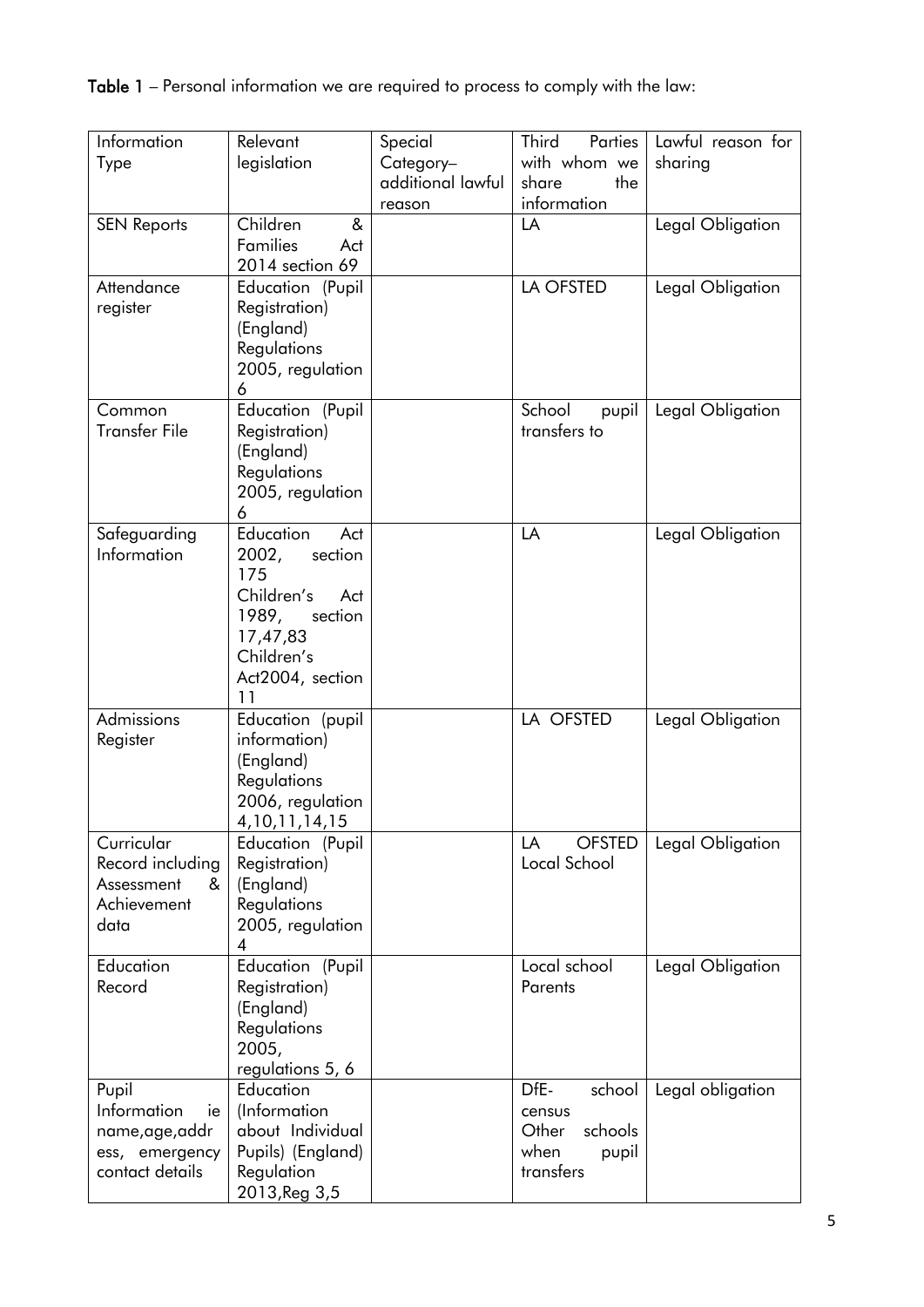| Medical/dietary/<br>allergies                                                        |                                                                                     | for<br>Necessary<br>preventative<br>or<br>occupational<br>medicine | DfE-<br>school<br>Other<br>census.<br>schools<br>when<br>pupil transfers | Legal Obligation |
|--------------------------------------------------------------------------------------|-------------------------------------------------------------------------------------|--------------------------------------------------------------------|--------------------------------------------------------------------------|------------------|
| <b>School Census</b>                                                                 | Education<br>Act<br>1996<br>section<br>537& 537A and<br>accompanying<br>regulations |                                                                    | <b>DfE</b>                                                               | Legal Obligation |
| Staff information<br>including<br>personal details<br>DBS checks &<br>qualifications | Education<br>Act<br>2005<br>section<br>114                                          |                                                                    | of<br>Secretary<br>State WCC<br>Disclosing<br>an<br>barring service      | Legal Obligation |

Table 2 – Personal information we are required to process as it is necessary to protect someone's vital interests

| Information<br><b>Type</b> | additional<br>lawful L<br>reason                                                                                                                                                             | Special Category -   Third Parties with whom  <br>we share the information | Lawful<br>for<br>reason<br>sharing |
|----------------------------|----------------------------------------------------------------------------------------------------------------------------------------------------------------------------------------------|----------------------------------------------------------------------------|------------------------------------|
| <b>Medical Needs</b>       | Necessary to protect<br>vital interests of the   Nurses Paramedics<br>data subject or another<br>person where the data<br>subject is physically or<br>legally incapable of<br>giving consent | GP's Hospitals, School                                                     | Vital interest                     |
| Religious beliefs          | Necessary to protect<br>vital interests of the Nurses Paramedics<br>data subject or another<br>person where the data<br>subject is physically or<br>legally incapable of<br>giving consent   | GP's Hospitals, School                                                     | Vital interest                     |

**Table 3** - Personal information we are required to process with the consent of the individual to whom that information 'belongs'

| Information      | Special Category | - Third Parties with whom we Lawful reason for sharing |         |
|------------------|------------------|--------------------------------------------------------|---------|
| <b>Type</b>      | additional       | lawful   share the information                         |         |
|                  | reason           |                                                        |         |
| Photographs      |                  | Government agencies                                    | Consent |
| Personal details |                  | <b>Not Shared</b>                                      |         |